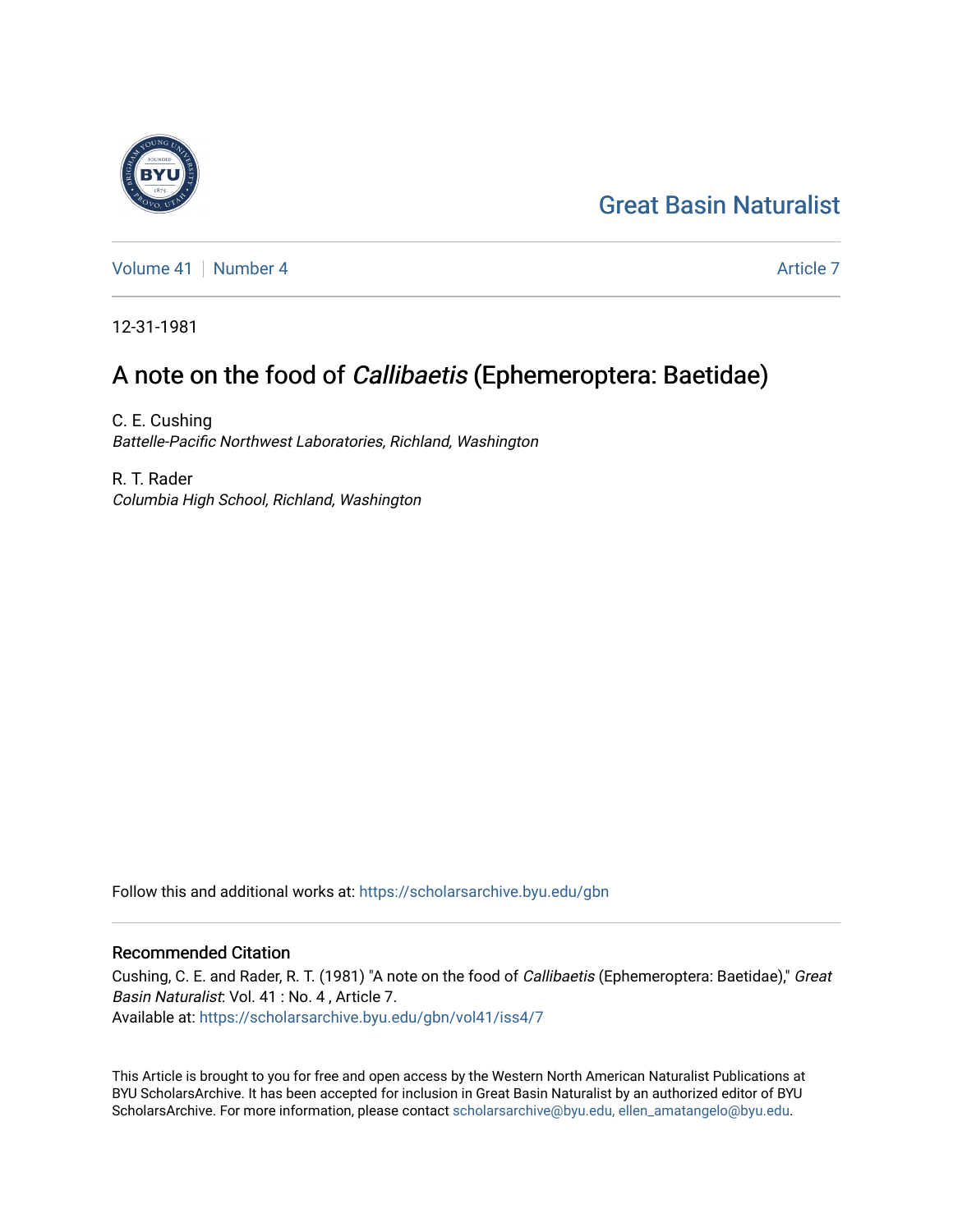#### A NOTE ON THE FOOD OF CALLIBAETIS (EPHEMEROPTERA:BAETIDAE)

C. E. Gushing' and R. T. Rader'

ABSTRACT.— Callibaetis nymphs in Rattlesnake Springs, Hanford Reservation, Washington, feed almost exclusively on fine particulate organic matter (FPOM) collected from the stream bottom.

The functional group concept proposed by Cummins (1973) has become increasingly used in characterizing invertebrate fauna in streams. Inherent in categorizing aquatic or ganisms by various functional groups, or tro phic relationships (collectors, grazers, shredders, etc.), is knowing the food eaten and how it is obtained. Merritt and Cummins  $(1978)$  have summarized a large body of information on trophic relationships of North American aquatic insects; however, the tro phic relationships for the genus Callibaetis is unclear. This note provides information on the food habits and trophic relationships for this mayfly in Rattlesnake Springs, Washington, and supplements the Edmunds et al. (1976) note on food of this genus.

Rattlesnake Springs is a small permanent spring-stream on the U.S. Department of Energy's Hanford Reservation in south-central Washington. The region is in the north em extension of the Great Basin. Base flow is about  $0.011 \text{ m}^3$ /s, and the stream flows about 3 km before disappearing into the desert floor. Further physical, chemical, and biological data can be found in Cushing et al. (1980) and Cushing and Wolf (in press).

#### **Methods**

Callibaetis nymphs were collected with hand nets during a sampling program to characterize the invertebrate fauna of Rattle snake Springs. Samples were preserved in 70 percent ETOH until examination. Gut contents were analyzed by suspension, filtration, and microscopic examination essentially as described by Cummins (1973), Gray and

Ward (1979), and Short and Ward (1981). The majority of the particles were spherical; hence, volumetric calculations were based on the particle size diameters.

#### Results and Discussion

Data for 31 nymphs from eight sites are presented in Table 1. The number of organic detrital particles per nymph gut ranged from 3270 to 17,600, and varied in size from 111  $\mu$ m to 230  $\mu$ m. These particles comprised from 95 to 100 percent of the material present, by number; diatoms comprised <sup>1</sup> to 5 percent, and insect parts, probably ingested by chance, less than <sup>1</sup> percent. The calcu lated volume of the particles per nymph ranged from  $7.6$  to  $22.3$  mm<sup>3</sup>.

Stations <sup>1</sup> through 17 are in the open desert, and 27, 29, and 31 are in a steep-sided canyon. The unusually high number of particles in the guts of nymphs from Sta. 31 may be related to its location. It is located at the origin of Rattlesnake Springs in a seepage pool with heavy growths of filamentous green algae.

These data indicate that Callibaetis is primarily a collector-gatherer (sensu Cummins 1973) feeding mainly on fine particulate or ganic matter (FPOM) from the stream bot tom. These results are in contrast to Edmunds et al. (1976), who state that Callibaetis nymphs are herbivorous, feeding on diatoms and other algae. A rich diatom and algal flora is present in Rattlesnake Springs (Lippert and Cushing 1973); yet these forms make up less than 5 percent of the food ingested in Rattle snake Springs. The findings are, however.

'Ecological Sciences Department, Battelle-Pacific Northwest Laboratories, Richland, Washington 99352.

<sup>&#</sup>x27;Columbia High School, Richland, Washington 99352.